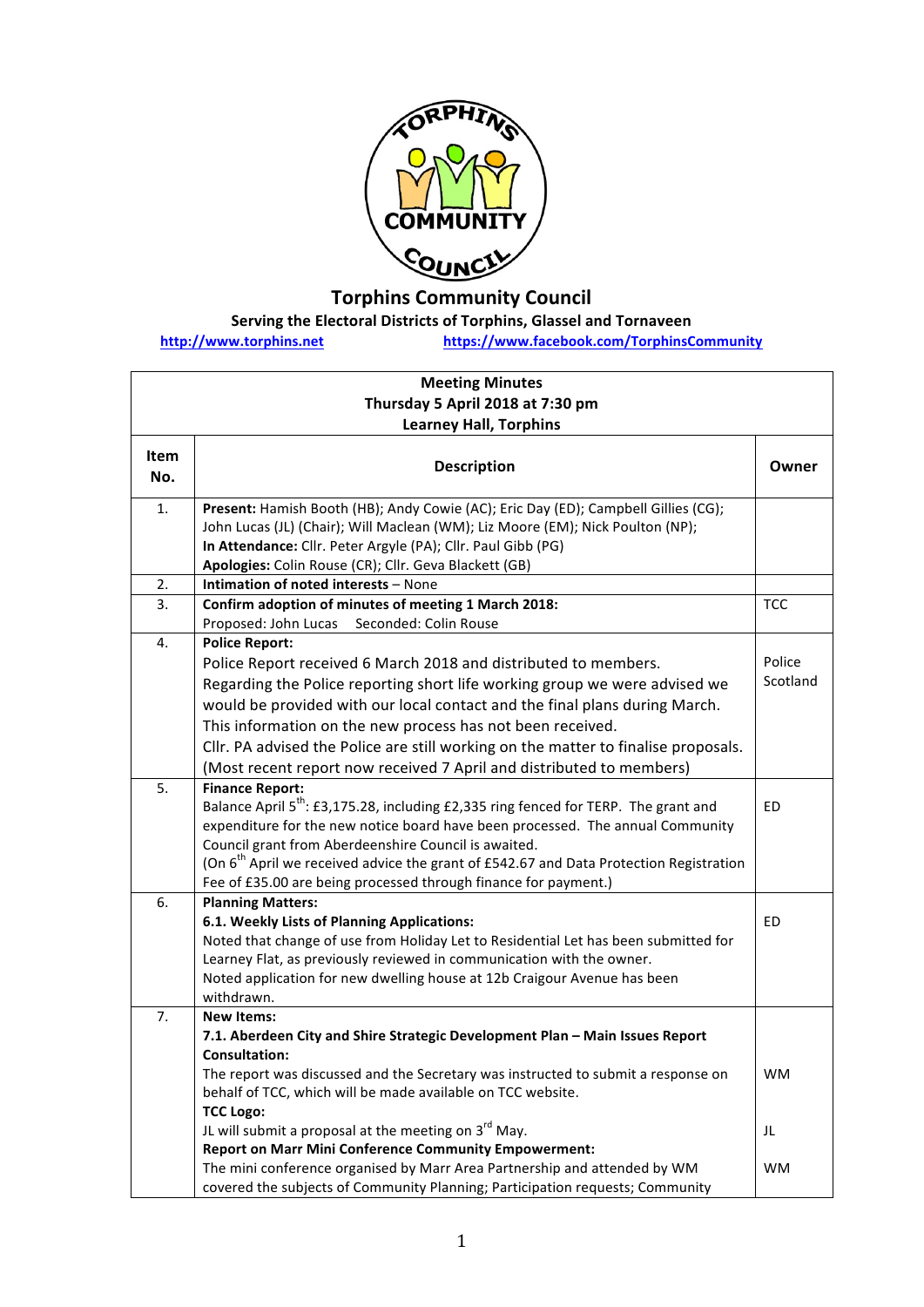| Item<br>No. | <b>Description</b>                                                                                                                                                                                                                                                                                                                                                                                                                                                                                                                                                                                                                                                                                                                                                                                                                      | Owner                |
|-------------|-----------------------------------------------------------------------------------------------------------------------------------------------------------------------------------------------------------------------------------------------------------------------------------------------------------------------------------------------------------------------------------------------------------------------------------------------------------------------------------------------------------------------------------------------------------------------------------------------------------------------------------------------------------------------------------------------------------------------------------------------------------------------------------------------------------------------------------------|----------------------|
| 7.          | Rights to buy; Asset transfers; and Participatory budgeting. Presenters from Scottish<br>Government, Aberdeenshire Council, and other bodies involved in these processes<br>explained the legislation and its operation and answered questions. There were also<br>working groups to increase understanding and share experiences. Key materials from<br>the event will be distributed to all TCC members.                                                                                                                                                                                                                                                                                                                                                                                                                              |                      |
| 8.          | Open Items:                                                                                                                                                                                                                                                                                                                                                                                                                                                                                                                                                                                                                                                                                                                                                                                                                             |                      |
|             | 8.1. Old School House:<br>No new information available. Cllr. PA will continue to seek a report on progress.<br>8.2. Community Action Plan:                                                                                                                                                                                                                                                                                                                                                                                                                                                                                                                                                                                                                                                                                             | Cllr. PA             |
|             | LM met with Natasha Pawlukiewicz, Development Officer, Marr Area Partnership who<br>recommended we prepare a completely new plan owing to the age of the previous<br>plan. Funding is limited however MAP support funding and will work with a group of<br>volunteers dedicated to developing the plan. TCC will source the committee from<br>interested local groups and individuals. It was resolved to write to local organisations<br>to come together for the project and engage the group with Natasha. The Newsletter<br>will promote the CAP with the contacts preliminary to working with Natasha.<br>8.3. Constitution:                                                                                                                                                                                                       | LM                   |
|             | Final changes as requested by Area are being updated and will be submitted, with<br>approval by TCC planned to be completed at 7 <sup>th</sup> June meeting.<br>8.4. Torphins Emergency Response Plan:                                                                                                                                                                                                                                                                                                                                                                                                                                                                                                                                                                                                                                  | JL                   |
|             | The Risk Assessment documentation prepared by CR is accepted. The TERP will be<br>finalised and remaining equipment purchased.<br>8.5. Newsletter:                                                                                                                                                                                                                                                                                                                                                                                                                                                                                                                                                                                                                                                                                      | JL                   |
|             | The Newsletter is nearing completion to be followed by Village Welcome Pack.<br>8.6. Notice Board:                                                                                                                                                                                                                                                                                                                                                                                                                                                                                                                                                                                                                                                                                                                                      | LM                   |
|             | The notice board is paid and ready for collection from the supplier from Monday 9 <sup>th</sup><br>April. ED will contact Alistair Arbuthnott to arrange collection as agreed, with thanks<br>to Addison's for providing the transport. Roads Dept. will remove the old board and<br>fit the new board. The old board will be made available for sale, possibly to the newly<br>re-established Mid Deeside Community Council.                                                                                                                                                                                                                                                                                                                                                                                                           | <b>ED</b>            |
|             | 8.7. Torphins Park:<br>The flooding at the west end of the park following the installation of the new drainage<br>and soak away was first reported by JL on 26 <sup>th</sup> February. Despite multiple site visits<br>by Aberdeenshire Council project manager, roads dept. and contractors the matter is<br>not yet resolved. Attention is ongoing. Given the problems at the Anderson's drive in<br>Innermarkie Wynd Cllr. PA offered to contact Roads Dept himself.<br>8.8. Roads - extension of 30 mph limit north of village:                                                                                                                                                                                                                                                                                                     | JL<br>Cllr. PA<br>BH |
|             | It is understood the Roads Dept is overloaded with winter road damage work and a<br>gap in staffing. It was agreed NP will write with a gentle request to speed this matter<br>which has been open for many months to years.<br>8.9. Overgrown Hedges and Vegetation:                                                                                                                                                                                                                                                                                                                                                                                                                                                                                                                                                                   | <b>NP</b>            |
|             | LM will provide the list of problem locations to Cllr. PG who will notify Landscape<br>Services Dept. to action with property owners.                                                                                                                                                                                                                                                                                                                                                                                                                                                                                                                                                                                                                                                                                                   | LM<br>Cllr. PG       |
| 9.          | Correspondence:<br>9.1. Letter from Alan and Phyllis Dow regarding former funeral directors business:<br>The letter had been distributed to TCC members. Mr. and Mrs. Dow express a<br>concern that Scotmid, property owner and lessor to the Dows, are hindering the<br>assignment of the lease to another party. There is an opportunity to enable another<br>business to use the premises if a new lease can be agreed. The potential lessor is not<br>known by TCC. It was resolved to contact the Scotmid Property Department to<br>express the desire of TCC that every opportunity should be taken to encourage<br>business development in Torphins, and that as a major interest in the village Scotmid<br>should be cooperative to act positively for the village, in this case to put vacant<br>property into productive use. | <b>WM</b>            |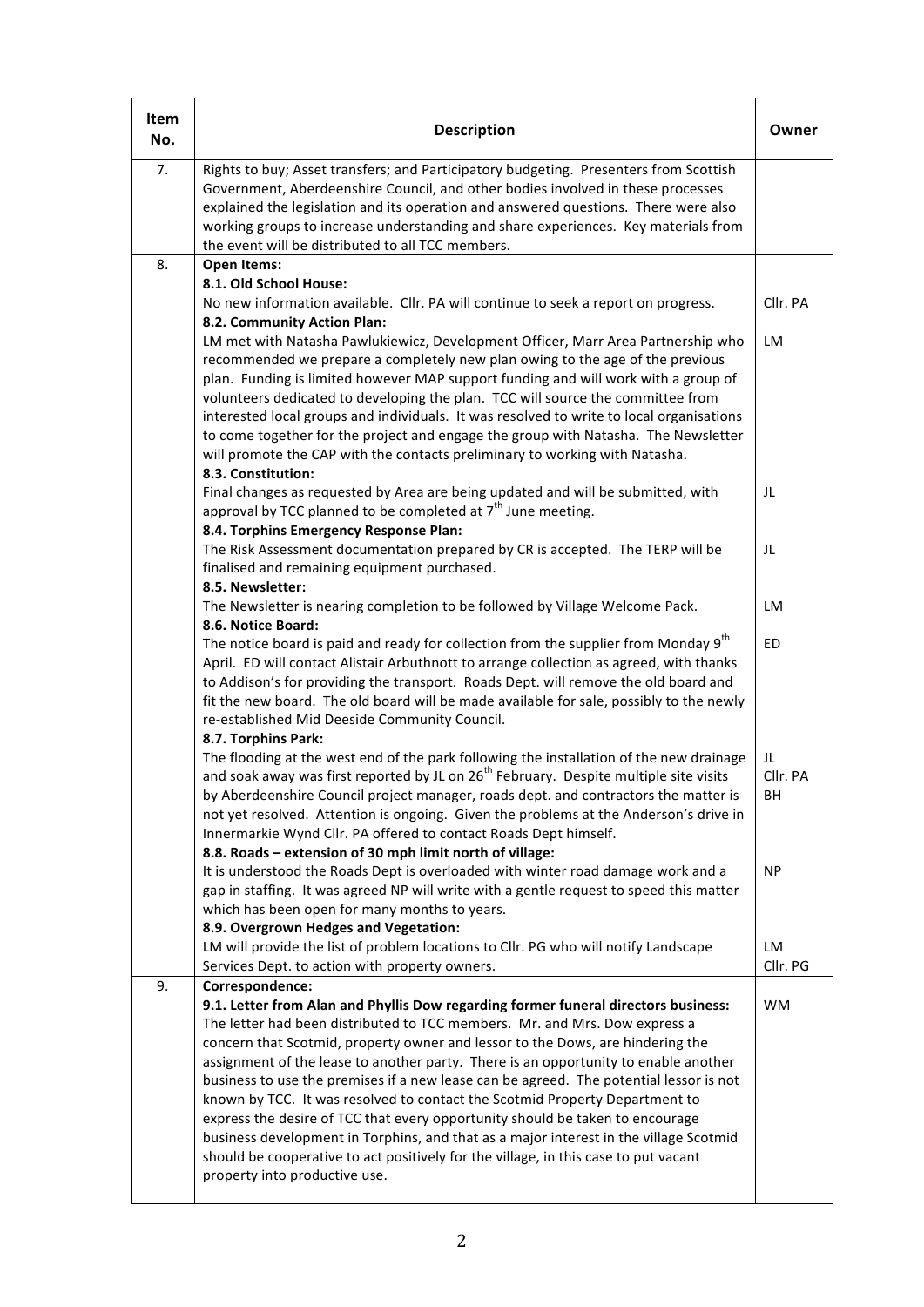| Item<br>No. | <b>Description</b>                                                                                                                                                                                                                                                                                                                                                                                                                                                                                                                                                                                                                                                                                                                                                                 | Owner          |
|-------------|------------------------------------------------------------------------------------------------------------------------------------------------------------------------------------------------------------------------------------------------------------------------------------------------------------------------------------------------------------------------------------------------------------------------------------------------------------------------------------------------------------------------------------------------------------------------------------------------------------------------------------------------------------------------------------------------------------------------------------------------------------------------------------|----------------|
| 9.          | 9.2. Waste Bin on Learney Avenue:<br>A Facebook message has been received asking about the removal of the waste bin on<br>the Learney Avenue, with the risk of increasing the already serious dog fouling<br>problem. Cllr. PA advised he has already reported the matter to the responsible<br>Aberdeenshire Council party to check if there is any knowledge of what happened to<br>the bin and to have the bin urgently replaced.                                                                                                                                                                                                                                                                                                                                               | JL<br>Cllr. PA |
| 10.         | AOCB:                                                                                                                                                                                                                                                                                                                                                                                                                                                                                                                                                                                                                                                                                                                                                                              |                |
|             | 10.1. Informal Laybys at Campfield:<br>CG again raised his extreme concern about the near miss incidents being caused by<br>the informal laybys at Campfield Filling Station, which obscure visibility and force<br>traffic to the centre of the road. Cllr. PA advised he would take the matter to the<br>Roads Dept. if TCC wishes. The meeting agreed the matter should be taken to Roads<br>for review and action.                                                                                                                                                                                                                                                                                                                                                             | CG<br>Cllr. PA |
|             | 10.2. Festive Lights etc. Proposed New Regulations:<br>ED advised he has been invited to a meeting on $18th$ April to review the<br>implementation of the proposed new regulations for festive lights, bunting, etc. ED is<br>extremely concerned the effort and costs of implementing the regulations will be<br>excessive, severely impacting the feasibility of Community Councils and Community<br>Associations being able to maintain the provision of festive features. Cllr. PA advised<br>the regulations are a proposal from officials and have not been approved. In fact the<br>Infrastructure Services Committee has requested another report on the matter. The<br>$18th$ April meeting is seeking input in preparation for the new report.<br>10.4. Litter Clean Up: | <b>ED</b>      |
|             | JL noted and congratulated the work of the young Thomas Truby to organise litter<br>clean up teams for Aberdeen beach and locally. TCC is very concerned about littering,<br>urging support to the clean up effort, and calling on all members of the community to<br>behave responsibly by never leaving litter.<br>10.5. Dog Fouling:                                                                                                                                                                                                                                                                                                                                                                                                                                            | JL             |
|             | There is increasing evidence and complaints that the dog fouling menace is rapidly<br>growing again. It was resolved to re-start the campaign with new posters, spray<br>marking, and encouragement of responsible pick up of waste by all dog owners and<br>walkers.<br>10.6. Torphins Paths Group:                                                                                                                                                                                                                                                                                                                                                                                                                                                                               | JL             |
|             | WM advised the meeting on the positive progress by Torphins Paths Group with the<br>completion of the Technical Feasibility Study by Outdoor Access Trust for Scotland,<br>funded by South Aberdeenshire LEADER, Marr Area Committee Large Project Grants,<br>and Bread of Life. The report and plans will be presented at a public Community<br>Engagement meeting at Mid Deeside Church, Lochnagar Room, on Tuesday 24 <sup>th</sup> April<br>at 7:30 pm, to which all interested parties are welcome.                                                                                                                                                                                                                                                                           | <b>WM</b>      |
|             | 10.7. Ballater Business Association Cruise Ready:<br>Cllr. PG advised the construction of the new Nigg Bay Aberdeen Harbour extension<br>will bring large cruise ships to Aberdeen, which will generate massive tour group<br>numbers across Royal Deeside in particular. Ballater Business Association recognises<br>the positive and negative potentials and is preparing itself to manage the response to<br>the tourism growth for the benefit of the local community and business. This is a<br>challenge and opportunity for all communities in the area, including Torphins.                                                                                                                                                                                                | Cllr. PG       |
|             | 10.8. Clachnaben Glen Dye Wind Turbine Proposal<br>LM attended a recent meeting of the action group against the development. The<br>planning application is delayed again however a series of dates have been reserved<br>for a meeting to be attended by Councillors and the public depending on the timing of<br>the application. The dates are: 16 <sup>th</sup> May, 13 <sup>th</sup> June, 18 <sup>th</sup> July 2018.<br>The new turbines planned for Midmill development to replace aged equipment are a<br>major concern as these are massive and demonstrate the reinstatement of aged sites<br>can lead to applications for significant new growth.                                                                                                                      | LM             |